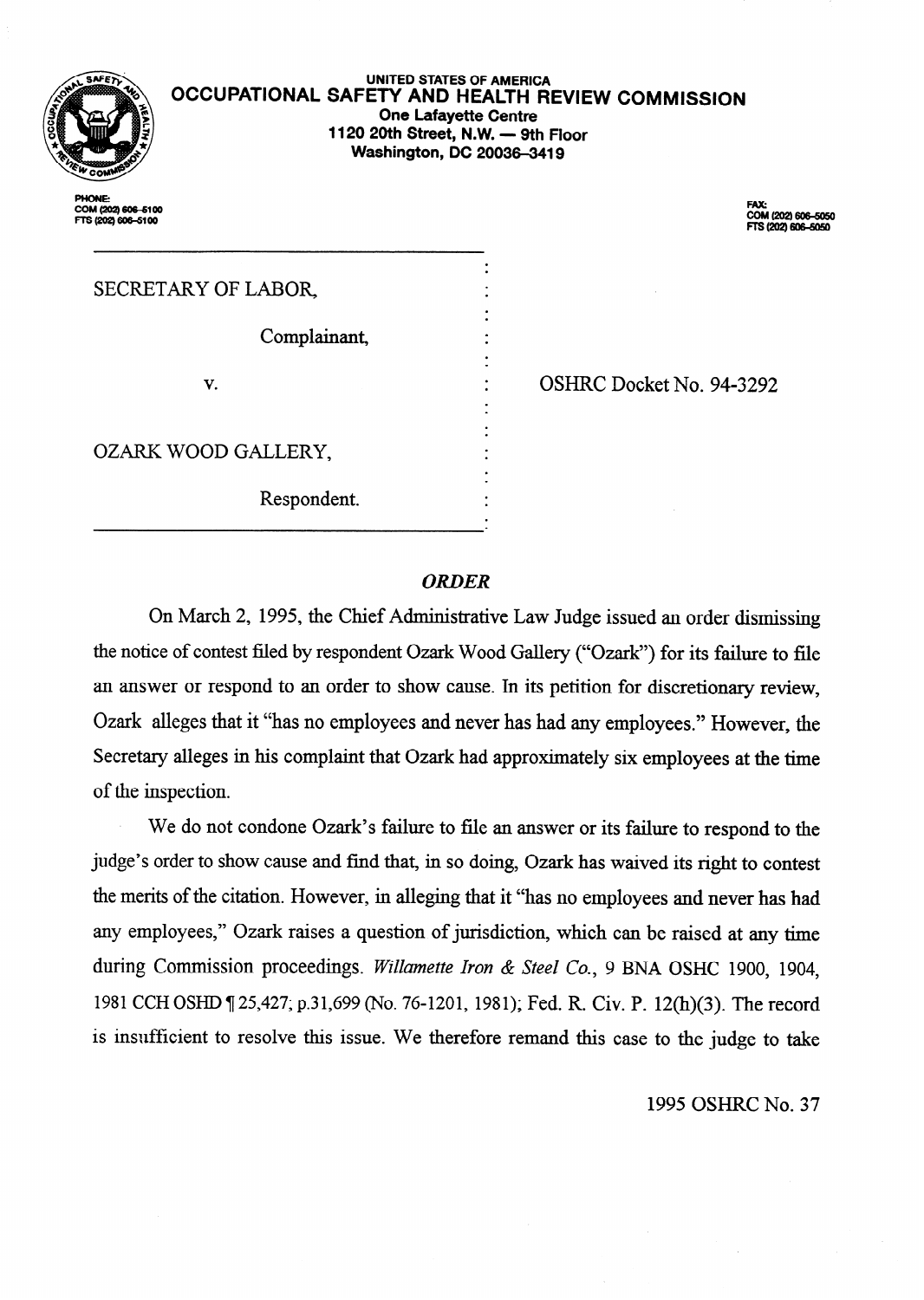additional evidence and to make the necessary findings of fact and conclusions of law on the jurisdictional issue. See, e.g. Loomis Cabinet Co., 15 BNA OSHC 1635, 1991-93 CCH OSHD ¶ 29,689 (No. 88-2012, 1992), *aff'd*, 20 F.3d 938 (9th Cir. 1994). In the event the judge finds that jurisdiction exists, then the citation items shall be affirmed based on Ozark's failure to file an answer and its failure to respond to the judge's order to show cause.

<u>Stuart E. Weis</u><br>Stuart E. Weisberg

Chairman

Le Lus 147 mtoga Velma Montoya

Commissioner

Dated: June 9, 1995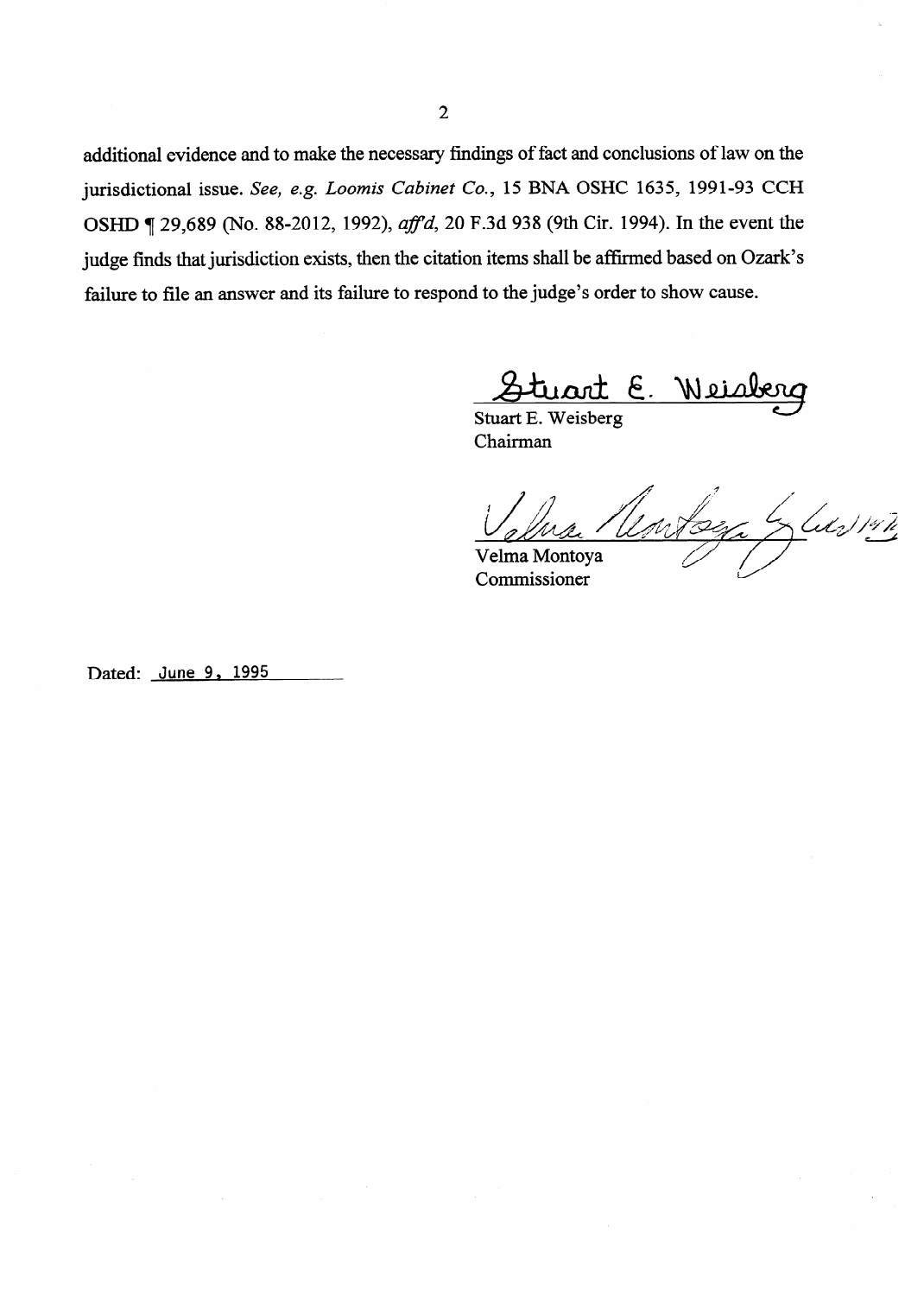# NOTICE OF REMAND ORDER

The attached Remand Order by the Occupational Safety and Health Review Commission was issued and served on the following on June 9, 1995.

Daniel J. Mick, Esq. Counsel for Regional Trial Litigation Office of the Solicitor, USDOL 200 Constitution Ave., N. W. Room S4004 Washington, D.C. 20210

Tedrick A. Housh, Jr., Esq. Regional Solicitor Office of the Solicitor, U.S. DOL 1210 City Center Square 1100 Main Street Kansas City, MO 64105

Elton Botard Ozark Wood Gallery Highway 63 South Brandsville, MO 65688

Irving Sommer Administrative Law Judge Occupational Safety and Health Review Commission One Lafayette Centre 1120 20th Street, Suite 990 Washington, D.C. 20036-3419

## FOR THE COMMISSION

 $\mathcal{V}_{\mathcal{N}}$  .  $\alpha$ 

Ray H. Darling, Jr. Executive Secretary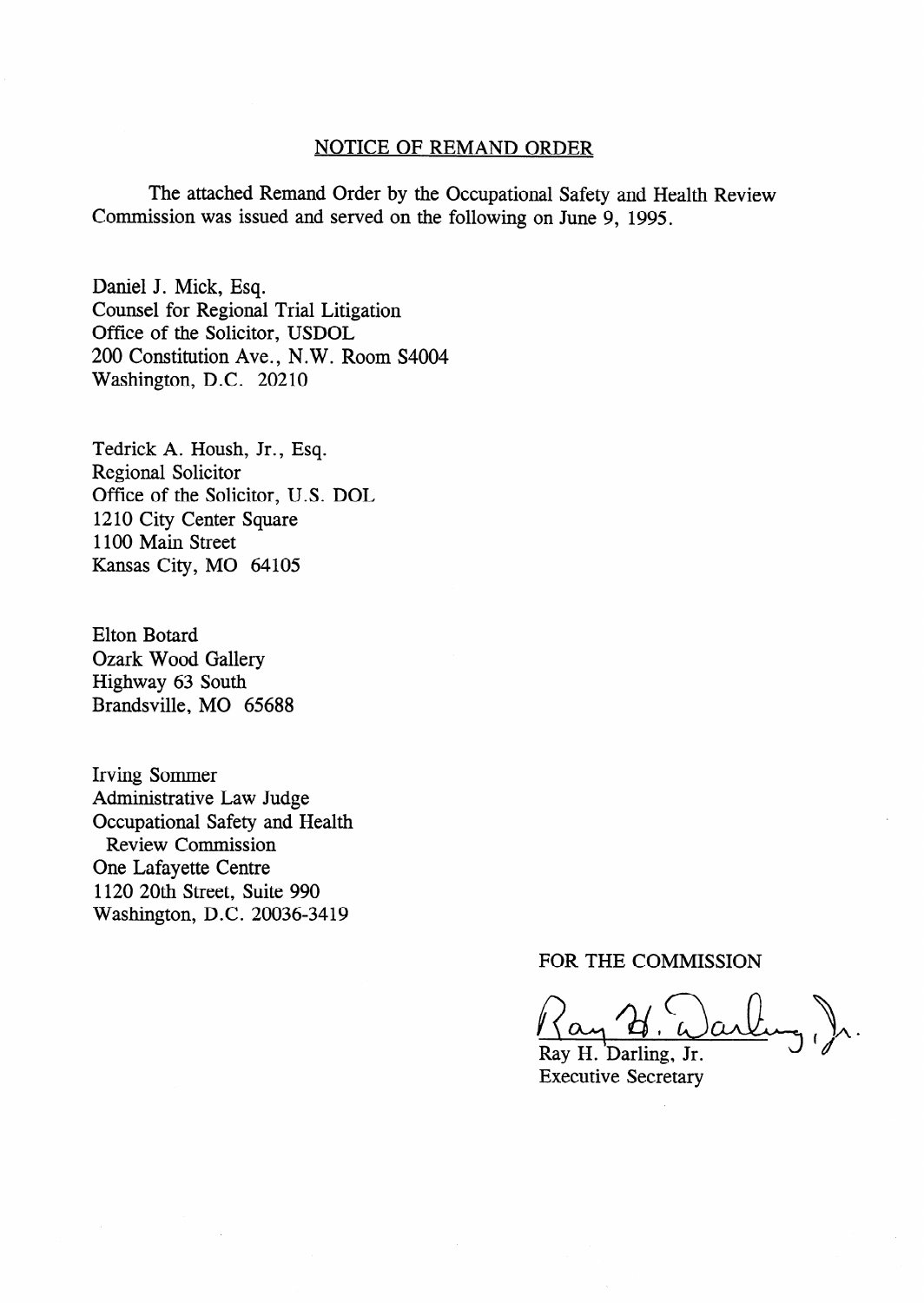

**UNITED STATES OF AMERICA OCCUPATIONAL SAFETY AND HEALTH REVIEW COMMISSION One Lafavette Centre 1120 20th Street, N.W. - 9th Floor Washington, DC 20036-3419** 

**PHONE-**COM (202) 606-5100<br>FTS (202) 606-5100

FAY-FAX:<br>COM (202) 606-5050<br>FTS (202) 606-5050

NO. 94-3292

NO. **94-3292** 

SECRETARY OF LABOR Complainank

v. OZARK WOOD GALLERY

Respondent.

# NOTICE OF DOCKETING<br>OF ADMINISTRATIVE LAW JUDGE'S DECISION

The Administrative Law Judge's Report in the above referenced case was docketed with the Commission on March 3, 1995. The decision of the Judge will become a final order of the Commission on April 3, 1995 unless a Commission member directs review of the decision on or before that d<br>BARTIM BESUPPENT APPLITED APRIL 3, PROGRAM BY THE PARTY DESIRING REVIEW OF THE JUDGE'S DECISION BY THE condition of the decision of the condition of the condition of the distribution of the condition of the condition of the condition of the condition of the condition of t COMMISSION MUST FILE A PETITION FOR DISCRETIONARY REVIEW. Any such petition should be received by the Executive Secretary on or before March  $23$ , 1995 in order to permit sufficient time for its review. See<br>Commission Buls 01, 20 C E B, 2200.01 Commission Rule 91, 29 C.F.R. 2200.91. cient time for its review. See the form of the see that the see that the see that the see that the see that the<br>See that the see that the see that the see that the see that the see that the see that the see that the see th

All further pleadings or communication  $A$  further pleading or communications regarding the communications regarding the case shall be shall be shall be shall be shall be shall be shall be shall be shall be shall be shall be shall be shall be shall be shall be

> **Executive Secretary** Occupational Safety and Health<br>Review Commission  $1120$  20th St. N.W., Suite 980  $W$ ashington, D.C. 200 1120 20th St. N.W., Suite 980

Petitioning parties shall also mail a copy to:

Paniel J. Mick, Esq. Office of the Solicito Room S4004 200 Constitution Avenue, N.W. Washington, D.C. 20210

 $\overline{\phantom{a}}$ iew is issued by the Comhaving questions about review rights may contact the Commission's Executive Secretary or call  $(202)$  606-5400.

FOR THE COMMISSION Ray H. Darling, Jr. **Executive Secretary** 

Date: March 3, 1995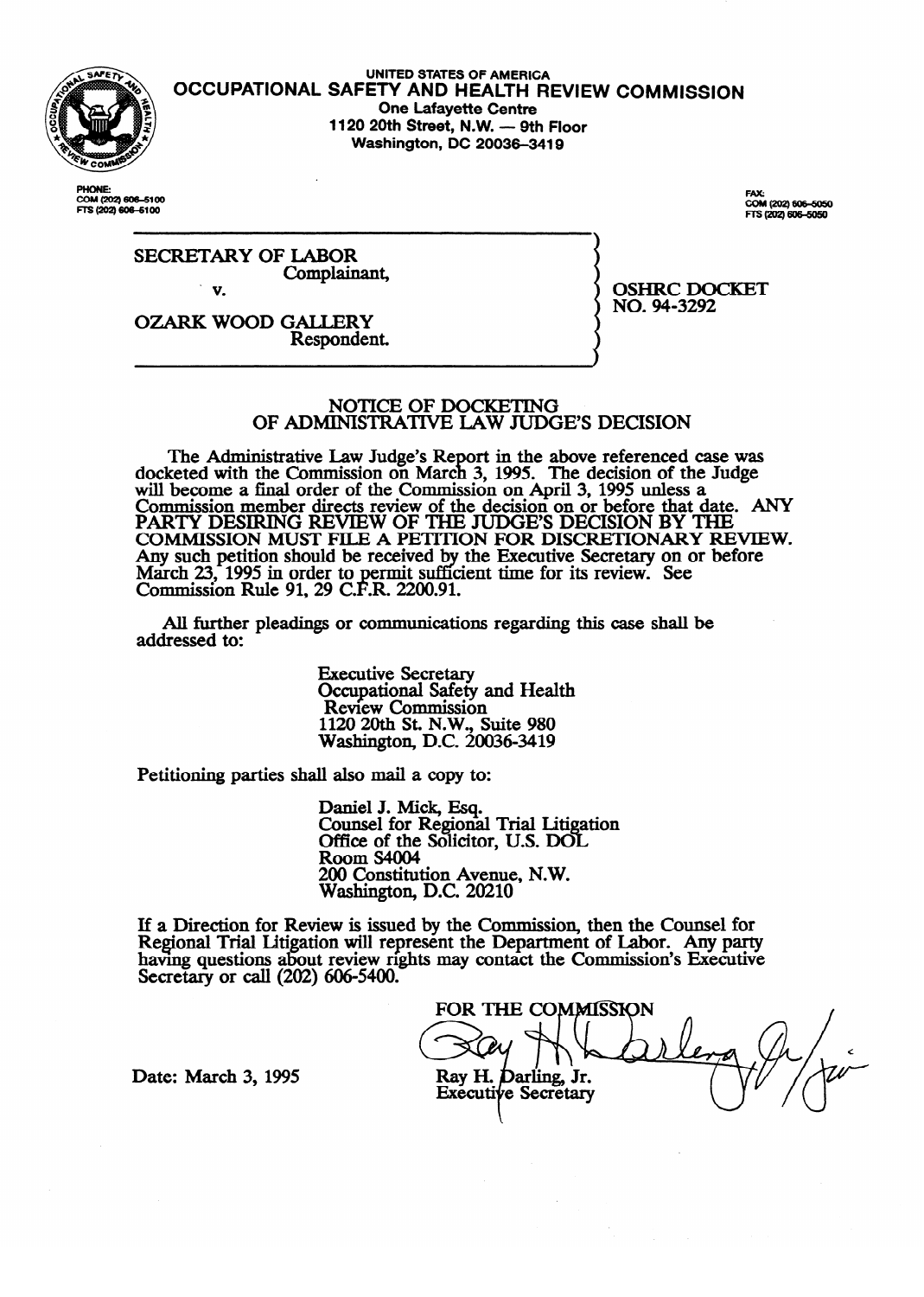## DOCKET NO. 94-3292

# NOTICE IS GIVEN TO THE FOLLOWING:

Daniel J. Mick, Esq. Counsel for Regional Trial Litigation Office of the Solicitor, U.S. DOI Room S4004 200 Constitution Ave., N.W. Washington, D.C. 20210

Tedrick Housh, Esq. Regional Solicitor Office of the Solicitor, U.S. DOL 1210 City Center Square 1100 Main Street Kansas City, MO 64105

Elton Botard Ozarks Wood Gallery Highway 63 South Brandsville, MO 65688

Irving Sommer Chief Administrative Law Judge Occupational Safety and Health Review Commission One Lafayette Centre 1120 20th St. N.W., Suite 990 Washington, DC 20036 3419

00110467891:07